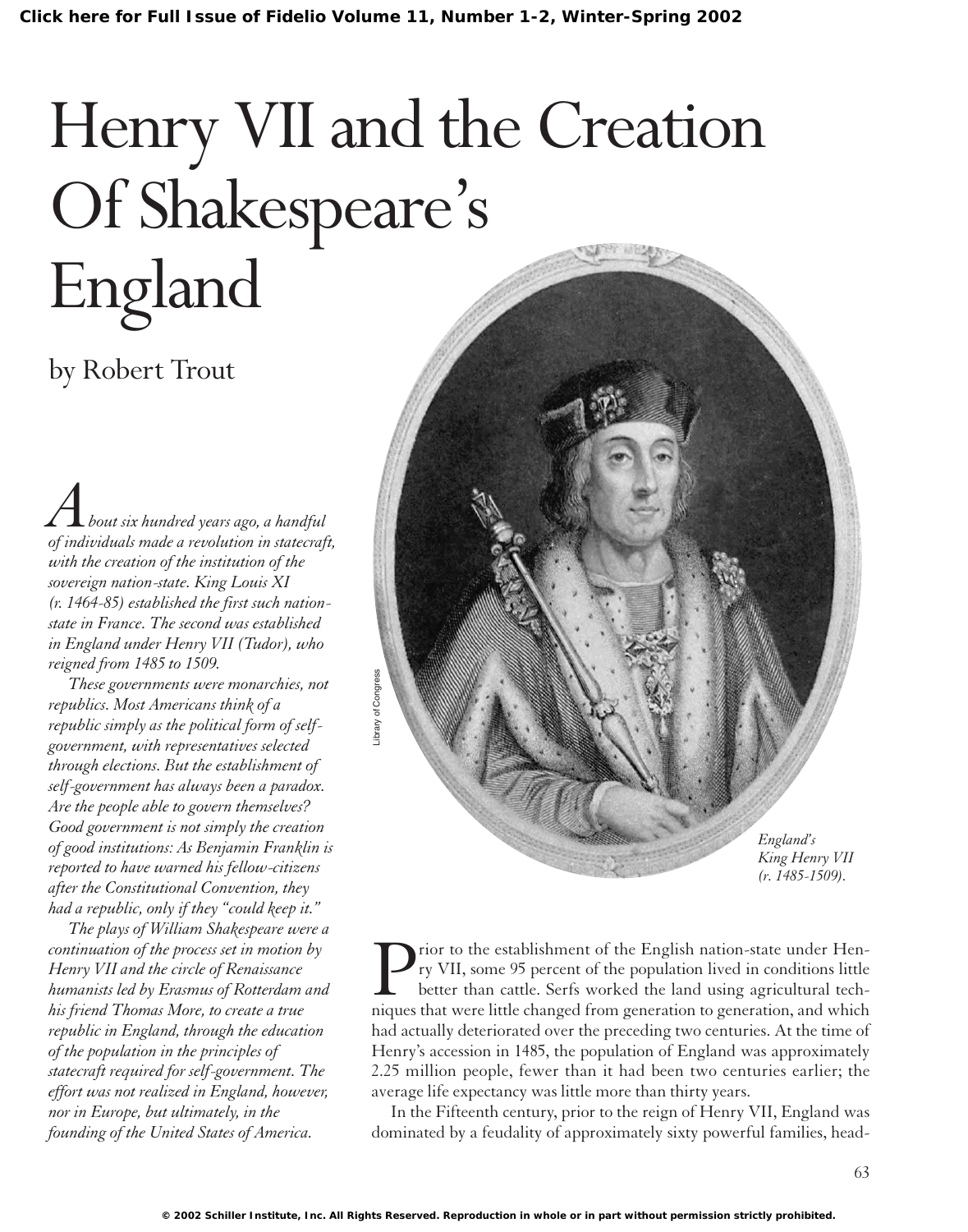ed by hereditary barons. These lords often controlled substantial territory, where they exerted more power than the king's own bureaucracy or civil service.

Below this nobility were the gentry of England, some 6,000-9,000 gentlemen, esquires, and knights, who were given land, money, and position in exchange for service, especially military service. The Duke of Buckingham, for example, had no fewer than 2,000 such retainers in 1454.<sup>1</sup> The English kings, captive of this feudal structure, possessed little military power independent of the feudal lords, who used their private armies for private warfare and revolt for their own ends.

The Plantagenet dynasty, founded by Henry II of the Norman-French House of Anjou, seized the English throne in 1154 and ruled England until the accession of Henry Tudor in 1485. The centuries of Plantagenet rule were a period defined by early attempts in Europe to create the nation-state, against opposition by Venice and its Plantagenet allies.

Through its domination of trade and banking, Venice maintained a stranglehold over the economy of Europe. Attempts by rulers such as Frederick II Hohenstaufen in Sicily and King Alfonso X (the Wise) in Spain to establish nations, were viewed as a threat to Venetian power. The Venetians encouraged warfare to block these efforts, repeatedly deploying the military power of the Plantagenets to achieve their ends.

During the Thirteenth century, the usurious practices of the Venetian financiers caused severe economic contraction, setting off financial disintegration by the 1340's. The social collapse and Black Death which followed killed off more than a third of the European population.

In 1337, the Plantagenet King Edward II launched a war against France that would last for more than a hundred years. Rampaging English armies carried out vicious pillaging, severely depopulating the country. It was almost a century later, in 1429, that the French peasant girl Joan of Arc presented herself to lead the French armies. Under her leadership, the French were able to retake Rheims and crown the French Dauphin as king. Although the French would later adopt an appeasement policy and end the offensive, Joan's intervention was a crucial inspiration to the founding of the French nation under Louis XI.

The English position in France continued to deteriorate. In 1449-50, a French offensive, using superior cannon—the result of French advances in metallurgy—succeeded in blasting the English out of sixty castles. In a period of one year, English control of France completely collapsed.

After England had suffered this ignominious defeat,

the allied noble families turned on each other in fratricidal civil war—the "Wars of Roses." The English crown was contested for by the opposing Houses of Lancaster and York.

The ensuing period of violence did great damage to England. As Shakespeare describes is it in his *Tragedy of King Richard III,* every atrocity became the justification for another, leading to a vicious circle of revenge and bloodletting. However, this also greatly weakened the feudal nobility, reducing the number of feudal lords by almost half, and making it possible for Henry VII later to consolidate the power of the central government.

## Shakespeare's Platonic Dialogues

Following the murder of Christopher Marlowe in 1593, William Shakespeare became the leading playwright of England. He launched his career in 1592 with a trilogy of plays on Henry VI which became immensely popular.

During his career, Shakespeare wrote plays covering the history of England from King John (1199-1216) to King Henry VIII (1509-1547). These plays centered on a series of great crises, resulting from the question of the legitimacy of the rulers and the kingly succession. These were pressing issues at the time, as the nation's political leadership pondered who would succeed Queen Elizabeth I.

Shakespeare demonstrated how these crises resulted from the failure of the flawed axioms governing the behavior of both England's rulers and her population. He used the history plays to develop for the audience the recognition that there exists a higher law, than the written law of the land—a higher law, to which the rule of feudal factions must give way. Shakespeare repeatedly showed that the refusal of nations and rulers to act according to this higher law, brought inescapable consequences for even the most powerful.

Shakespeare portrayed the Plantagenet dynasty as laboring under a curse of illegitimacy, which passed from generation to generation. The fundamental axiom of the Plantagenet reign—rule by a nobility that rejects responsibility for the common good—placed every successive regime in the inevitably downward trajectory.

But Shakespeare was confronted with another set of axioms to overthrow—those of the population, whom he sought to uplift. How does one generate in the mind of the audience, its identity as citizens of a republic? Each member of society must be shaped by a new axiom, the higher (natural) law that must form the direction of government. Then, government is no longer rule by force, but instead, a dialogue between the governing and the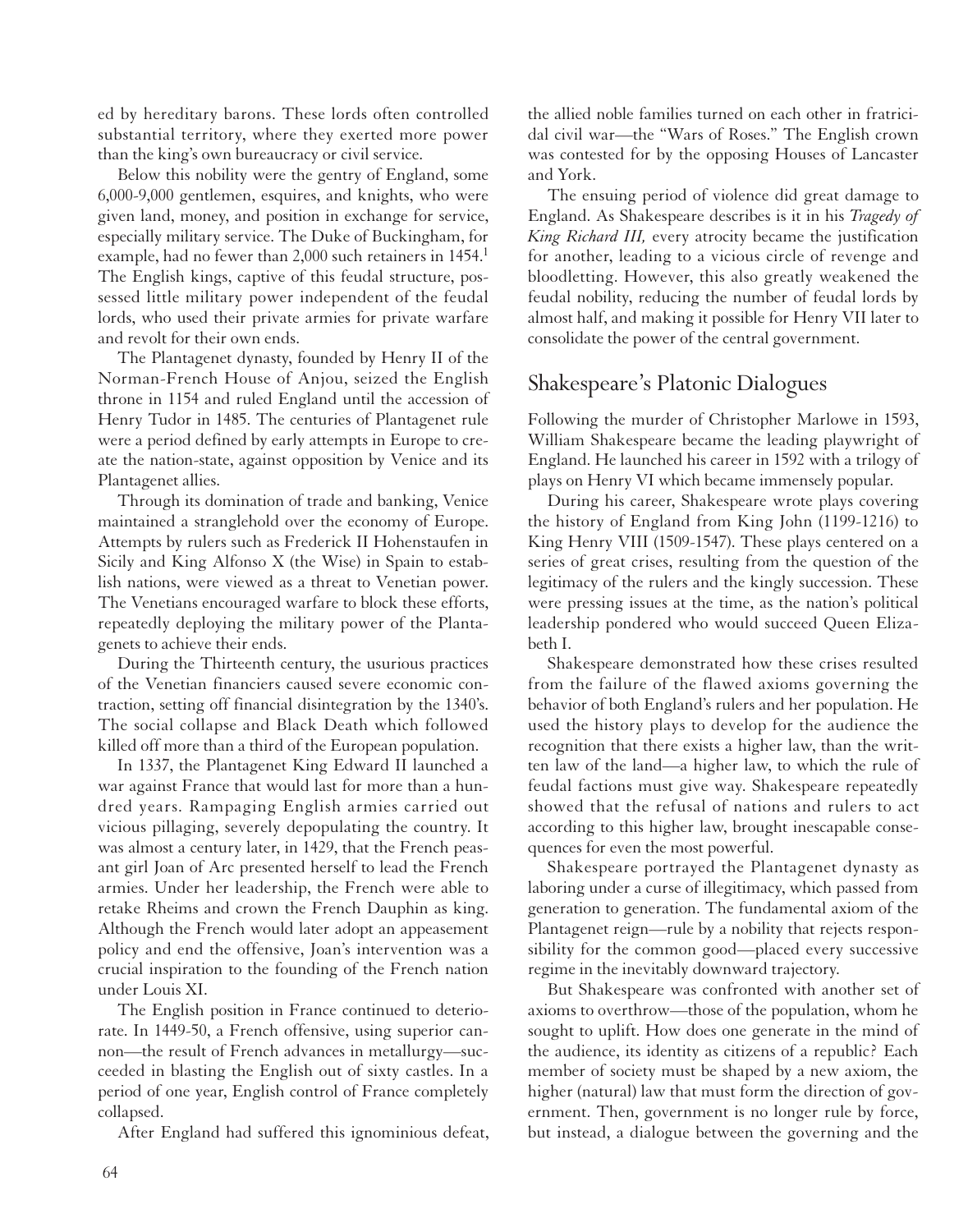governed, over how the nation can best follow the precepts of natural law to promote the General Welfare. Self-government flows from this principle.

Shakespeare's plays gave his audiences the chance to look over the shoulders of previous rulers, and witness how their failures led to tragic consequences, not merely for themselves, but for the kingdom as a whole. Through this process, where the audience was engaged in a dialogue with the history of its own nation, a population that had little concept of self-government, was brought to create within its own minds the qualities necessary for selfgovernment.

In his essay, "A Philosophy for Victory: Can We Change the Universe?," Lyndon H. LaRouche, Jr., addresses the question of how the playwright accomplishes this.<sup>2</sup> The Classical stage does not present a literal portrayal of all the events that have occurred. So, the Chorus in the Prologue to Shakespeare's *Henry V,* informs us that we must imagine the clashing of armies, where we see only a handful of men. The goal of the playwright must be to create a truthful representation of *the idea underlying the events.* LaRouche states that "the composer must . . . create on stage the idea which may not correspond exactly, in every detail introduced, to the actual history, but corresponds, with historical truthfulness, to the essence of the historical reality referenced."

By generating such "Platonic ideas" in the minds of his audience, Shakespeare engaged them in the intellectual exercise necessary to qualify them as citizens. It is the ability of the citizenry to replicate this process of generating ideas, which makes republican government function, since competent statecraft requires a voluntarist approach to changing the axioms governing policymaking. The development of the concept of free will, or the ability of an individual to intervene to effect an advance in civilization, arises from developing in the individual the ability to generate just such ideas within his own mind.

The republican circles around Henry VII's younger contemporaries, Erasmus of Rotterdam and Thomas More, undertook as their ultimate goal the transformation of the population into a republican citizenry. And Shakespeare's plays were one of the most powerful tools in accomplishing this mass education of the population.

## Henry VII's Background

Little is known about Henry Tudor's education, either in England or in France. However, one of his tutors, Andreas Scotus, an Oxford teacher, is reported to have said of him, "Never have I seen a boy of such quickness, so capable of learning, at that age."<sup>3</sup>

Henry cannot have missed the dramatic changes taking place around him in France. While England was being destroyed by infighting among the feudal lords, France's dramatic development under Louis XI, where the conscious promotion of industry, science, and technology enabled the nation to double its output in twentytwo years, demonstrated the successful nature of the new institution, the nation-state.

Henry's father died before he was born, and, for much of his life, he was under the care of his uncle, Jasper Tudor, who had been an honored guest at the court of Louis XI. Jasper Tudor first fled England in 1461, travelling to Louis XI's court, where Louis made him a member of his household. Jasper returned to England to aid in the restoration of Henry VI in 1470; when Henry VI was deposed again in 1471, he again fled England, this time taking his nephew Henry with him.

Several contemporary commentaries were written about Henry Tudor's character. Polydore Virgil, an Italian who settled in England and wrote a history of the period, said of him: "His spirit was distinguished, wise and prudent; his mind was brave and resolute and never, even at moments of greatest danger, deserted him. He had a most pertinacious memory. Withal he was not devoid of scholarship. . . . He was gracious and kind and was as attentive to his visitors as he was easy of access. His hospitality was splendidly generous; he was fond of having foreigners at his court and freely conferred favors on them. . . . He was most fortunate in war, although he was constitutionally more inclined to peace than to war. He cherished justice above all things; as a result he vigorously punished violence, manslaughter and every other kind of wickedness whatsoever."<sup>4</sup> The Milanese ambassador praised Henry's inherent cautiousness, his tendency to deal openly and fairly with others, and his willingness to consider all sides of important questions.

## Governing 'After the French Fashion'

In 1485, after Henry Tudor's forces landed in England and defeated Richard III at the Battle of Bosworth on August 22, he was crowned King Henry VII. Henry acted quickly to consolidate power. He married Elizabeth, daughter of Edward IV of the opposing House of York, for the purpose of ending the wars between the two opposing Houses.

Neither revenge nor weakness disfigured the first months of the reign. The past years of bloodthirsty vio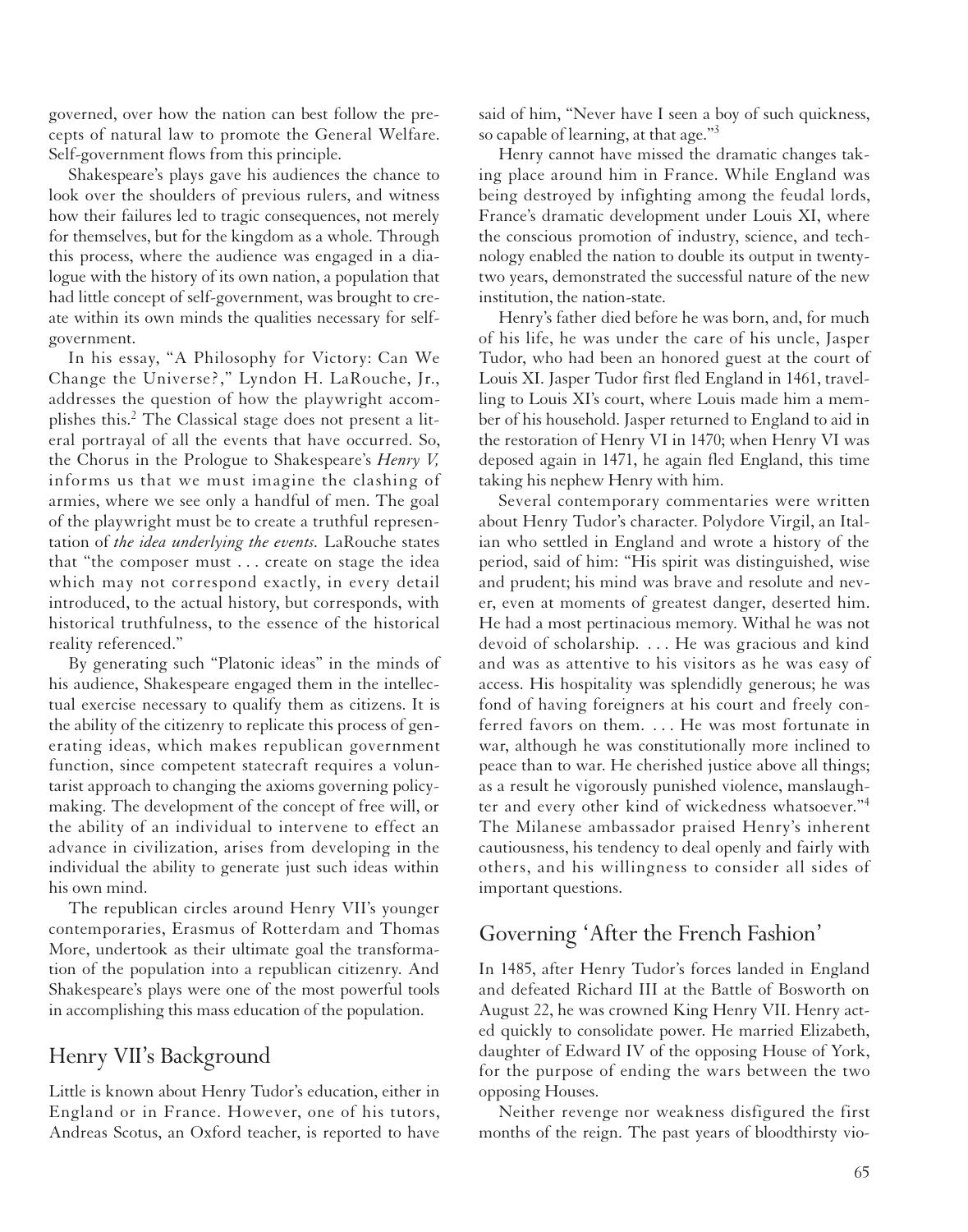lence were forgotten. Following the Battle of Bosworth, Henry pardoned virtually all those who had fought against him. An Italian wrote to the Pope in December, 1485: "The king shows himself very prudent and clement: all things appear disposed towards peace."<sup>5</sup> Thus, an uprising in the north collapsed after Henry offered pardon to all who laid down their arms.

The Spanish ambassador reported that Henry VII showed a desire to "govern England after the French fashion"6 —i.e., the fashion of Louis XI. He rapidly consolidated power in himself, while surrounding himself with a council of men, drawn largely from the middle classes, who shared his commitment to establishing a nation-state dedicated to the General Welfare of the entire population, rather than rule of the nobility. At no

# The Magna Carta *Versus* the Nation-State

Although the Magna Carta is claimed to be one<br>of the first documents that established the traditions leading to the founding of republican government in the United States, the opposite is the case. The Magna Carta, imposed on the English king in 1215 by feudal barons, was a charter establishing the rights of the nobility, against the efforts of the monarch to rule a unified nation.

The document contained guarantees that the king will not force the nobles to carry out internal improvements such as constructing bridges. It demanded that the king practice free trade, by prohibiting the government from imposing tariffs and controlling trade. Finally, the Magna Carta gave the lords the right to set up their members as a court that could over rule decisions of the king. If the king did not accede to the decisions of this court, the lords could carrying out acts of revolt, violence and pillage, short of murdering the king and his family: "those . . . barons shall, together with the community of the whole land, distrain and distress us (the King) in all possible ways, namely, by seizing our castles, lands, possessions, and in any other way they can, until redress had been obtained as they deem fit, saving harmless our own person, and the persons of our queen and children;" Unstated in the Magna Carta, is that the vast majority of the population had no rights, as these feudal lords set themselves as a law unto themselves. *—RT*

period of English history were the nobles more conspicuous at court, yet at no period did they have less real power, than during Henry VII's reign.

John Morton, who played a key role in organizing the conspiracy to bring Henry Tudor to power, was Henry VII's most senior advisor throughout his life. Morton had been born in 1420 and had studied at Oxford. He had risen to high positions in both the church and government under Kings Henry VI and Edward IV, although he was jailed by Richard III. Being a man of great integrity, intelligence, and vision, Morton would openly disagree with Henry VII, which won the king's respect, rather than resentment. Indicative of his outlook, was Morton's undertaking, when he was Bishop of Ely, to drain the fens between Wisbech and Peterborough; he also constructed a dike and waterway to the sea for barges and small craft.

Morton helped educate the young Thomas More, who lived in Morton's household. More later said of Morton, "In his face did shine such an amiable reverence as was pleasant to behold, gentle in communication, yet earnest and sage. He had great delight many times with rough speech to his suitors to prove, but without harm, what prompt wit and what bold spirit were in every man. In his speech he was fine, eloquent, and pithy. . . . In the law he had profound knowledge, in wit he was incomparable, and in memory wonderful excellent."7

Henry was also joined in France by Richard Fox, who became another key advisor. Born in approximately 1448, Fox studied first at Cambridge, and then in Paris, where he joined Henry. He came the closest to being the king's Foreign Minister, negotiating many key treaties, and was involved in promoting the Renaissance "New Learning" in England, as we shall see below.

Henry VII rapidly and firmly took up the duties of the monarchy, restoring order and checking waste. He raised the crown far above the nobles, and formed an alliance with the middle class, acting through their representatives in the House of Commons, who feared the return of the days of civil war, and realized that their survival and livelihood was dependent on the king's protection. Thus, Henry drew his strength from the loyalty of the common classes, not from the feudal nobility.

Henry VII introduced a fundamental change in the conception of law in England. He consciously acted to replace the arbitrary rule of the nobility, typified by the Magna Carta, for example, with reforms that made everyone legally accountable, regardless of his station. Only months after being crowned, Henry moved against the lawlessness of the feudal nobility, ordering an oath to be taken in Parliament, by the Lords and members of the House of Commons, on Nov. 19,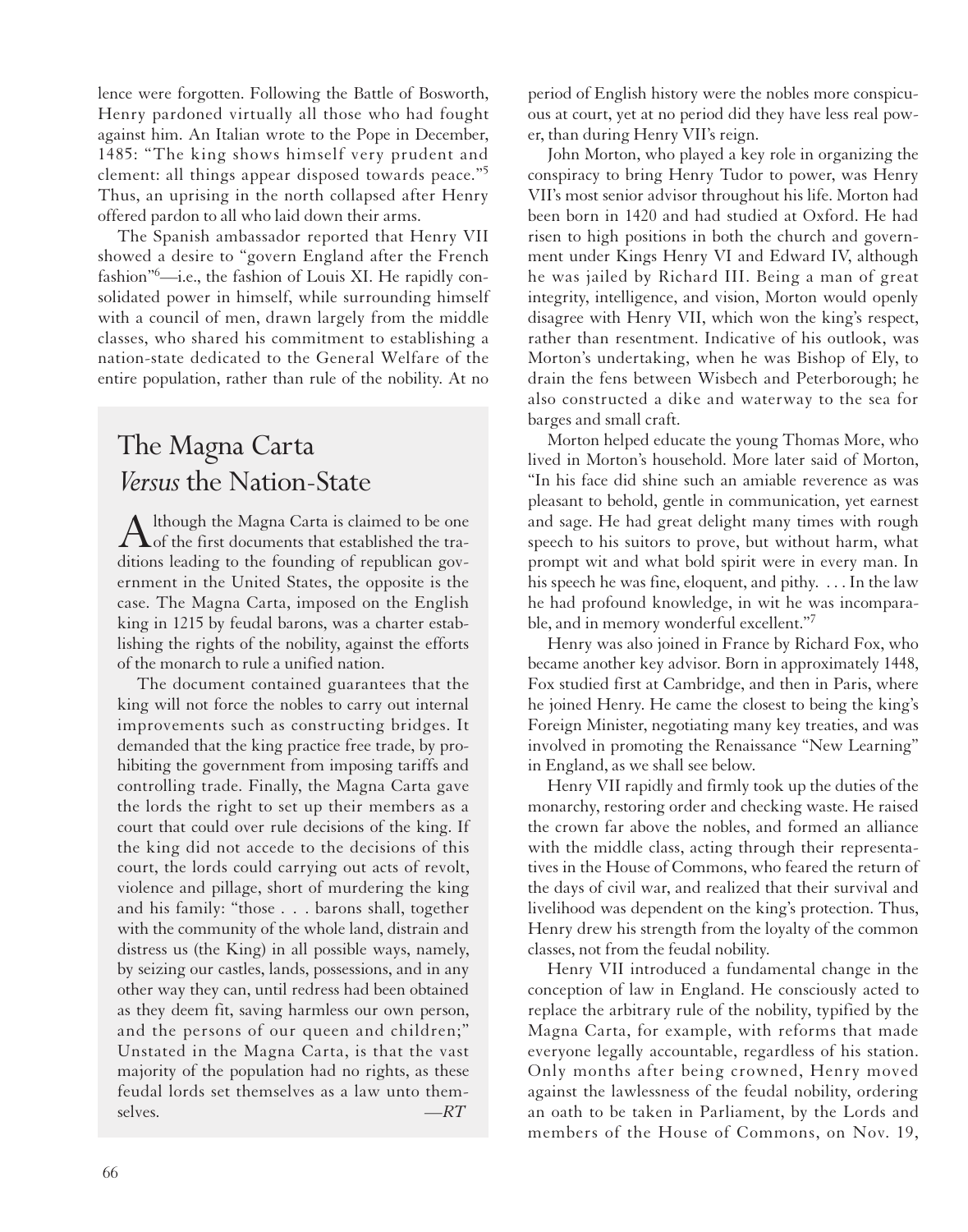1485, "for the reform of divers crimes and enormities." By the terms of the oath, they swore not to "receive aid, or comfort murderers, felons, or outlaws, not to reteine any man by indenture, or other, not to give liverie, signe, or token contrary to law, or take, cause to be made, or assent to any maintenance, imbracerie, riotts, or unlawful assemblie, not to hinder the execution of royal writs, nor lett any known felon to bail or mainprise."8

Henry VII outlawed livery, and the maintenance of private armies. The armed bands who, wearing their feudal badges, had overawed the countryside, intimidated sheriffs, and bullied juries, now had their days numbered. Putting an end to the brigandage of the nobility required numerous statutes, since the feudal lords did not readily give up the practice of private war. But, by the end of Henry's reign, the typical English nobleman had been forced into other occupations than the medieval ones of riot and civil war.

Henry created a centralized judicial system, with a system for appeal of cases. By an Act passed in 1495, machinery by which appeal from the verdict of a jury might be made was established. The effect of these centralizing statues can hardly be exaggerated, as they introduced efficient local administration. To accomplish this, the King enlisted many minor members of the country gentry in his service, who became the props of the Tudor throne. Henry also created the Court of Requests, a poor man's court of equity, where the poor could sue without payment of fees, and were given free legal aid. Statutes were passed to protect the poor from injustice, and to penalize dishonest juries.

In November 1487, the Star Chamber Act created the Star Chamber as a court of appeals for those who were unable to get justice in courts controlled by the nobles. This Act allowed members of the King's Council to form themselves into a court, and hold judicial sessions in the Star Chamber. This "Council in Star Chamber" usually consisted of seven or eight bishops, along with several other councillors. Virtually every one of the three hundred cases heard during Henry's reign was initiated by private suit, and not by government process. The most frequent complaint addressed to the Council, was that defendants had come riotously, with force of arms, and evicted the plaintiff from his house or land. The sentences were remarkably humane. (This Court, which began as a place where the weak could appeal cases that had been rigged by the nobility, degenerated in less able hands into a weapon of cruelty, and finally perished in well-earned ignominy. Under Cardinal Wolsey, it evolved into the "Court of Star Chamber," which existed until its abolition by the Long Parliament in 1641.)

Henry VII's reforms had the effect of transforming the judicial system, from one dominated by the whims of the nobility, to one based on a system of law, grounded in a commitment to the General Welfare. However, unlike the United States, England has never had a written constitution, not even to this day. There has never been an English Solon, or an English Constitutional Convention, as America's founders held in Philadelphia in 1787. Instead, the English Constitution consists of a body of statutory law, customs, and judicial interpretations; it is frequently called a customary or unwritten constitution. Consequently, many of the reforms introduced by Henry were reversed by the Venetian financial oligarchy, as it gained control over England during the following centuries. The role Henry defined for the monarch, as a strong chief executive of the nation, with the commitment and power to promote the General Welfare, was destroyed. Instead, the British monarch became the equivalent of a Venetian doge, or chief executive of the aristocracy. It was only with the founding of the United States of America, by men who were heirs to the best traditions of England, and Europe overall, that a nation was brought into being whose written Constitution explicitly stated the commitment to "promote the General Welfare" for the citizens and their posterity, with institutions designed to carry out this task.

## Economic Development for the Common Good

Under Henry VII, England experienced a fundamental shift from feudalism, to a policy of government-directed economic development, based on a conscious design to promote the General Welfare. Henry's reform of the economic system, while not complete, laid the basis for transforming England into a modern nation. He strove to increase the productivity of the population through government-directed improvements in infrastructure, technology, and the living standards and productivity of the population.

The description of Henry's policies as the "Mercantile System," a name given them by later opponents, does not adequately convey the actual commitment to the improvement in the conditions of life for the common man. The Crown drew to itself more and more power. But, this great expansion of central control was almost uniformly beneficent in effect, as it was in intention. Author Gladys Temperley writes, "We cannot point to a single one of Henry's commercial statutes that was designed to forward any selfish interests of the king or his advisers."9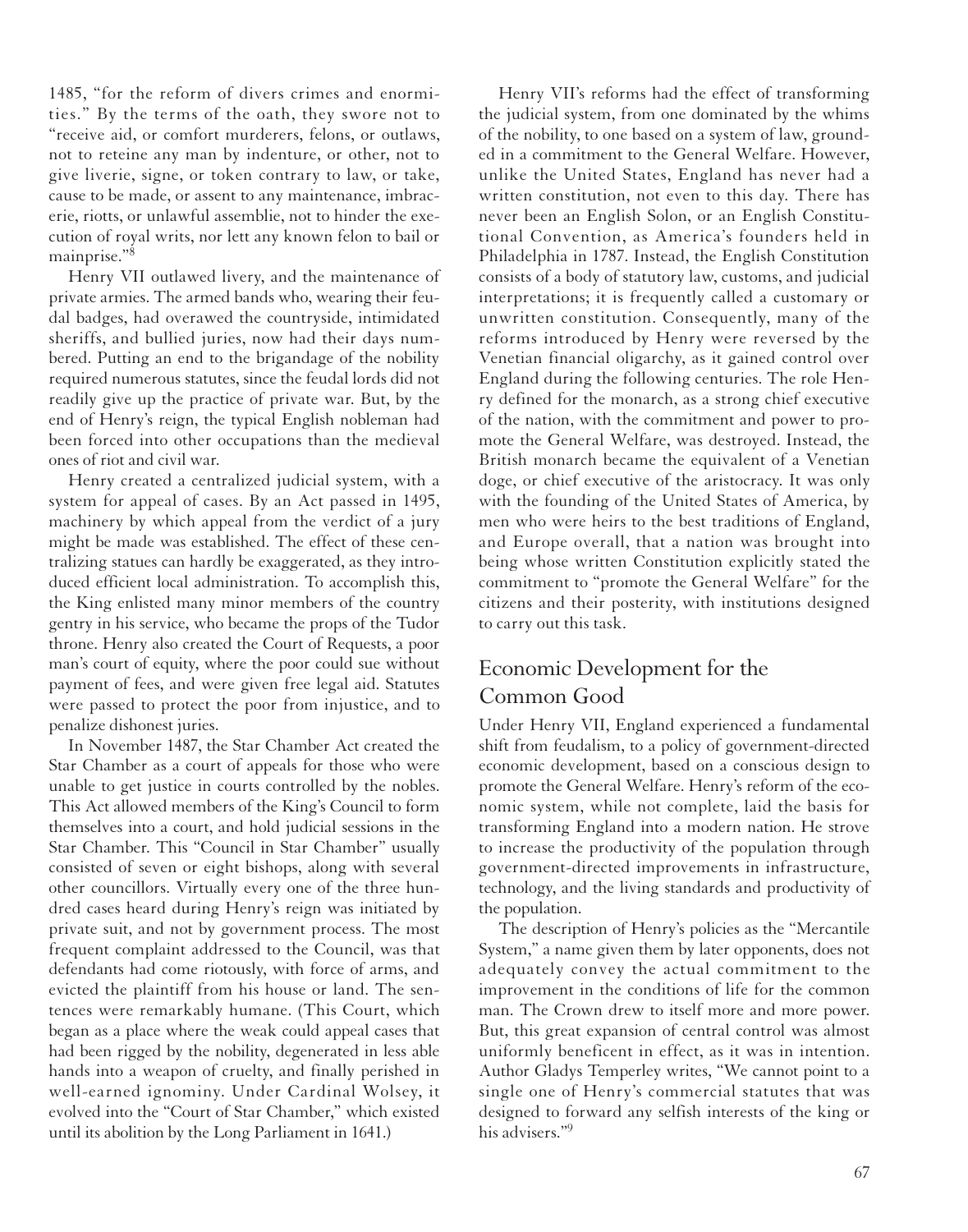*Henry VII's economic policies fostered the development of England's nascent shipbuilding, iron, and cloth industries. Henry commissioned England's first blast furnace in 1496.* **Below:** *Page from William Gilbert's "De Magnete," England's first great scientific treatise, extols the productive value of iron for manufacturing.*





*Regulation of foreign trade and development of the merchant fleet resulted from the Navigation Act of 1489. The government subsidized construction of merchant ships to bolster the Navy in times of crisis.*

*Henry placed an export duty on undressed wool to encourage domestic cloth manufacturing.* **Right:** *Sixteenth-century weaving and dyeing.*



THE **ARTE OF NAV** GATION Contayning a breife defeription

ENERGY DE STATISTISCHE

Henry made the centralized government of the state the final arbiter of all economic policy decisions. For example, a series of Acts were passed controlling the craft guilds in particular instances. Even more significant was the step taken in 1504, when the guilds were brought under the control of the courts by an Act declaring that no guild regulation could be binding until it had been approved by the Chancellor, the Treasurer, the chief justices of the Kings Bench and Common Pleas, or the judges on circuit.

The modern conception of a corporation, as a legal individual, whose existence was created and determined by the government, was developed during Henry's reign. The issuance of patents for new inventions—a spur to technological advance—was begun in this period.

Another of Henry's first acts as king was to separate the expenses of the royal household from the revenues of the state. The fact that previous kings had made no such distinction, reflects their outlook: that the kingdom was, in effect, their personal property. Henry was the first English king in a century to be solvent, something he achieved through careful management, and by limiting wasteful expenses. The kings of France and the Holy Roman Emperor Charles V had incomes ten times larger, but squandered their money on expensive wars.

During his reign, Henry VII implemented a series of monetary policy measures. A new coinage was issued to ensure a standard currency, and weights and measures were standardized. Henry also accumulated a large treasury, strengthening him against rebellion and invasion, since potential opponents knew he did not lack the financial means to defend himself. By an Act of 1487, Henry outlawed usury: the Act was to restrain the "dampnable bargayns groundyt in usurye, colorde by the name of newe Chevesaunce, contrarie to the lawe of naturell justis, to the comon hurt of this land."10

The national government also arrogated to itself the right to control prices and regulate wages. It is no exaggeration to say that by the end of his reign, the influence of Henry VII touched the lives of his subjects at almost every point. The idea that the central government had the right and the responsibility to regulate economic activity for the purpose of promoting the common good, had become firmly rooted as the governing principle of the nation.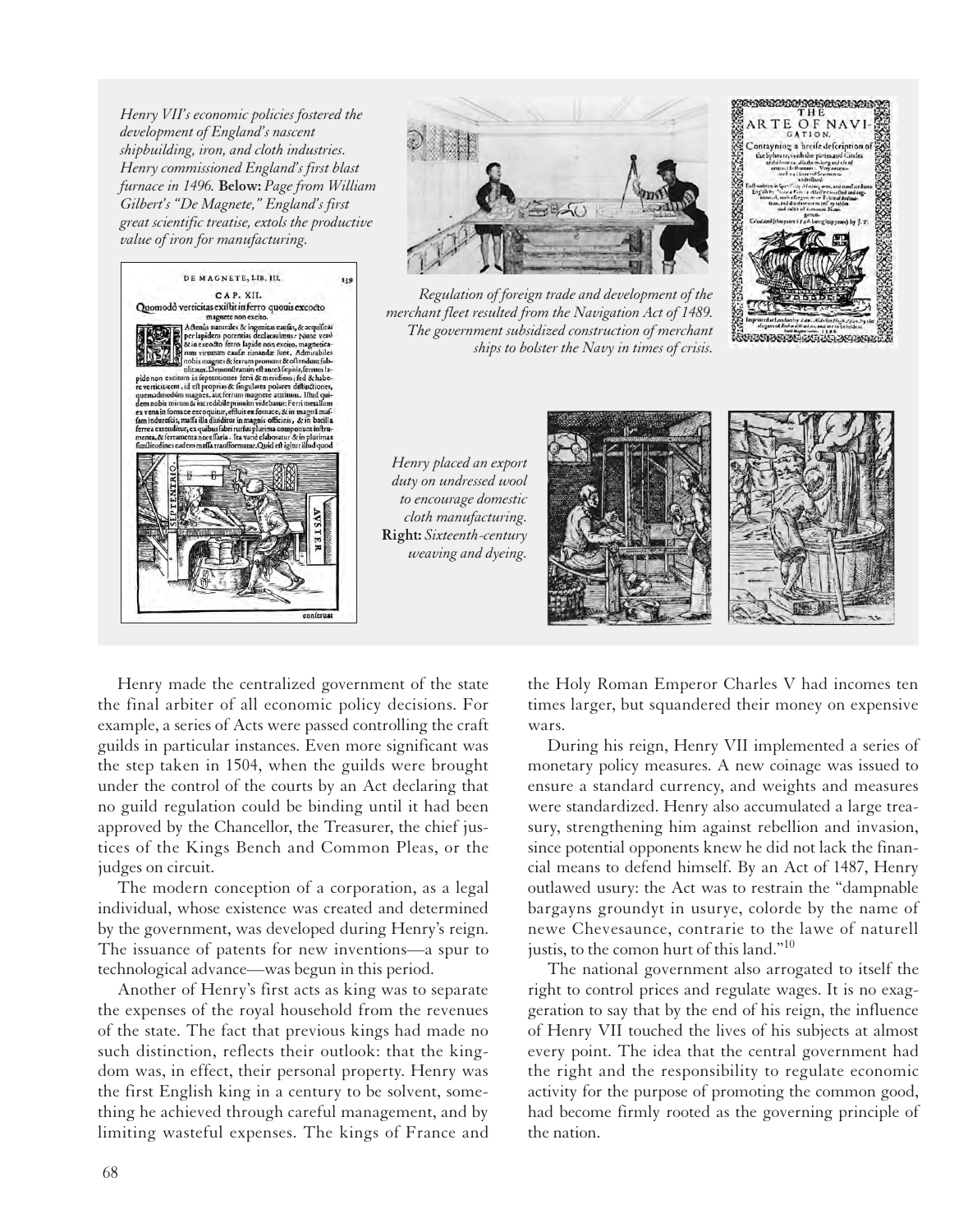**Regulating Foreign Trade.** Henry mandated state control of foreign trade, for the purpose of promoting national economic development. Much of his legislation was designed in a protectionist spirit. The development of both a navy and a merchant marine were central to the kingdom's military and economic security. The merchant fleet would supplement the small royal Navy, as well as allow England to control its own trade.

The prior state of affairs, inherited by Henry at his accession, seemed almost hopeless. The merchant fleet, like everything else, had decayed, and foreign ships carried the sea-borne trade of England. In addition, trade was severely hindered by the insecurity of the roads and the sea, as well as by constant warfare.

One of Henry's first acts to control the nation's foreign trade, was the passage of the Navigation Act in 1489. The Preamble of the Act noted that the fleet was so decayed, that England would soon lack the power and ability to defend herself.<sup>11</sup> This temporary Act forbade the importation of wine or wood from Guienne or Gascony, except on English, Irish, or Welsh ships, manned by their sailors. It was renewed in 1490, during which interval Henry had succeeded in obtaining a share of the carrying trade in Italian wine. This law mandated that no foreign ship could be freighted in an English port, while an English ship remained unladen. Although the Navigation Acts may have hindered England's foreign trade at first, by the end of Henry's reign the English merchant fleet was flourishing. Customs duties increased by 28 percent.

The Cloth Industry. Central to Henry VII's economic policy was the promotion of English manufactures. Although many of his laws continued those previously implemented by Edward IV, Henry's policy was motivated by a clear principle, from which he designed a coherent plan. His efforts met with considerable success.

The most prominent of these efforts was Henry's treatment of the wool trade and the cloth industry. Henry placed an export duty—in some cases, as high as 70 percent—on the export of undressed wool, to encourage the development of a native cloth industry. Meanwhile, the duty on exported cloth was never higher than nine percent of its value. A 1489/90 statute gave English clothmakers the right to buy wool, before it could be exported. A statute of King Edward's was re-enacted, forbidding the export of unrowed and unshorn cloth, whereby "outlandissh nacions with the same dapry arne sette on labour and occupacion to their greate enriching, and the kynges true liegemen . . . for lake of such occupacion dailly fall in great number to ydelnes and povertie."<sup>12</sup>

**Transformation of the Iron Industry.** Henry's army is reported to have had a significant number of cannon at the victorious Battle of Bosworth, an emphasis undoubtedly learned from the French, who used them against the English with devastating effectiveness to end the Hundred Years' War. In 1449-50, the French had conducted sixty successful siege operations in one year, using powerful cannon to blast the English out of their French holdings. The manufacture of these cannon was made possible by advances in the French iron industry, such that, by the end of the Fifteenth century, French cannon had acquired a high international reputation, owing to their splendid quality, rapidity of firing, and use of cast-iron shot, rather than stone balls.

French production of iron cannon was made possible through the development of the blast furnace, which was able to heat iron above its melting point, so that the metal could be poured into molds. (Using previous methods, iron products were manufactured at temperatures below the melting point, a much less efficient process.) The new blast-furnace method, which increased productivity fifteen-fold and made possible a much broader range of products, represented a tremendous advance in a technology that was key to the expansion of industry overall.

Henry VII was the first English king to manufacture iron cannon, based on his commissioning the first blast furnaces in England. In so doing, he revolutionized the English iron industry, laying the basis for the transformation of the English economy in the following centuries. The first blast furnace was set up by Henry in 1496 on royal land, to manufacture cannon balls as part of preparations to defend England from Scottish invasion. Shortly thereafter, cast-iron cannon were produced.

Henry also increased the number of gunners in royal service. They numbered 30 in 1489; by 1497, there were 49 gunners at the Tower of London alone. Many were foreign nationals, many French. These gunners were not only artillerymen, but also experts in shot and gun founding. Although Henry's cannon were produced to defend the nation from foreign invaders, the existence of such a stockpile, capable of reducing any feudal castle, served as a powerful deterrent to England's quarrelsome feudal nobility.

**Creation of the Navy.** Henry VII created a national Army, centralizing control over the military and ending the power of the nobility to make war. Central to this effort was the development of the Navy.

When Henry ascended the throne, only four ships were owned by the Crown, and pirates roamed the Channel unchecked. Henry built three large men-o'-war,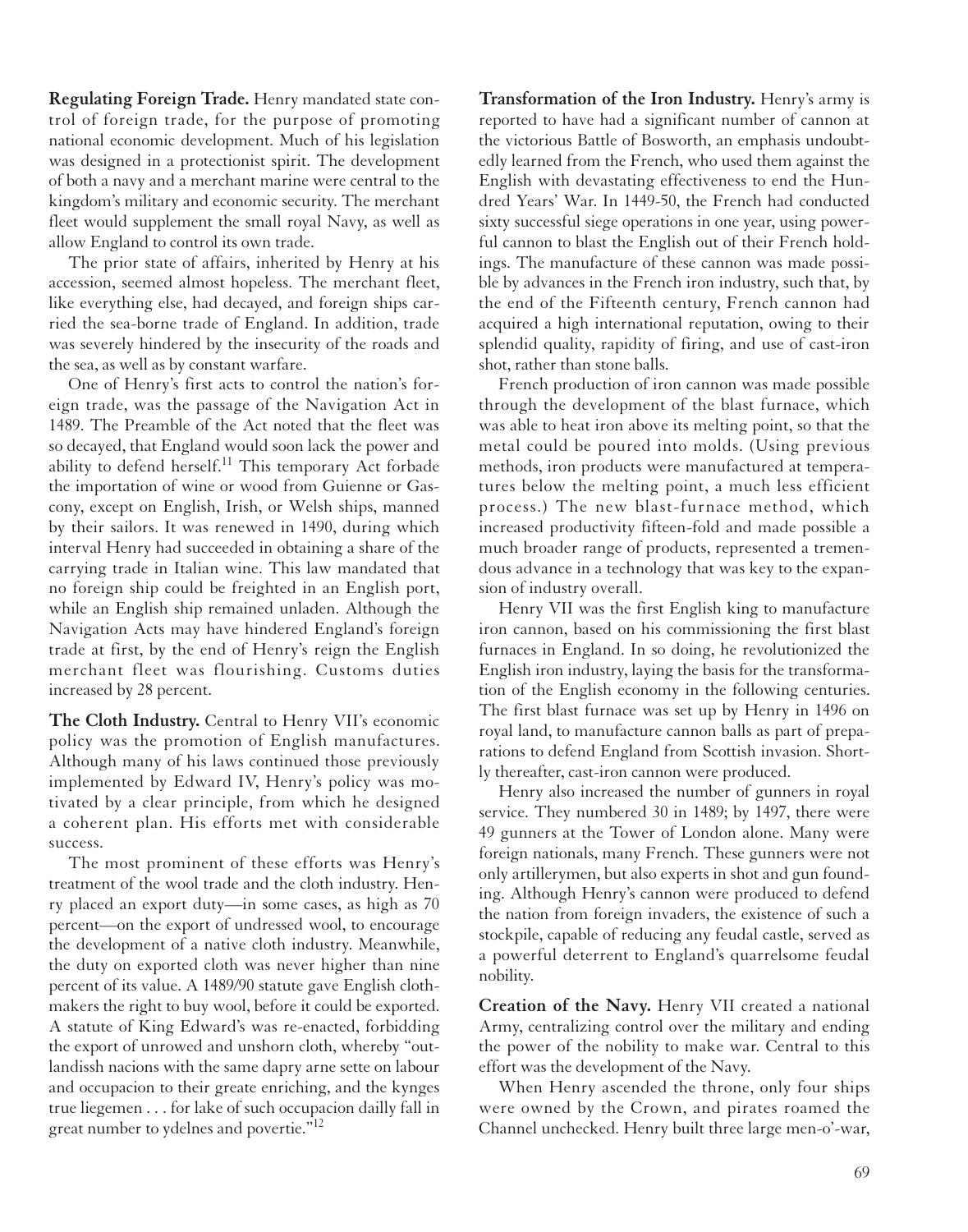which became the nucleus of the Navy. The "Harry Grace a Dieu," was a 1,000-ton, four-masted ship, with about seventy guns and a crew of 700. Many of the guns were manufactured in England. The government also subsidized the construction of merchant ships, under an agreement that these ships could be hired into the Navy in time of crisis.

The city of Portsmouth was developed as a fortified naval station, capable of meeting the needs of a permanent navy. The first drydock in the British Isles was also constructed at Portsmouth, which was ready for use by May 1496.

Central to the long-term success of Henry VII's program, was the increase in the merchant marine encouraged by the Navigation Acts, because the increase in overseas trade demanded the maintenance of a strong navy.

**Foreign Policy for Peace.** Henry VII took great interest in foreign affairs. In 1497, the Milanese ambassador reported that Henry was so well informed about events in Italy, "that we have told him nothing new." Even the courtiers knew so much about Italian affairs, that the ambassador fancied himself at Rome.

Only once did Henry fight a war on foreign soil, when he sought to contain the ambitions of France's Charles VII, which presented a threat to England. However, Henry signed the Treaty of Etaples with Charles in 1492, in which he gave up the English claim to the French throne. Never again did Henry take up arms outside Britain, and his policy was consistently to promote peace among the other nations of Europe. This was a great benefit to England, as the nation could concentrate on its economic development, while the rulers of France, Spain, and other nations squandered tremendous resources on wars which often weakened them.

## Launching the English Renaissance

Henry VII surrounded himself with men who promoted the Renaissance's "New Learning." The King himself was clearly fascinated by the political and cultural life of the main Italian states, and during his reign, the English court was a more interesting and cosmopolitan place, than it was to be in the time of his successor. Foreign scholars were likely to receive a warm welcome, and Henry was also the leading patron of English writers and poets.

Henry's interest in the arts was widely recognized, and a knowledge of the Classics was regarded as an avenue to royal favor, encouraging others to master the Renaissance learning. Erasmus reported in 1505, that London had eclipsed both Oxford and Cambridge, and had become the country's most important educational center, where "there are . . . five or six men who are accurate scholars in both tongues [Greek and Latin], such as I think even Italy itself does not at present possess."

After studying in England, most of these scholars travelled to Italy, to master the new Platonic learning. Thomas Linacre, for example, was hired by Henry upon his return from Italy around 1500, first as a tutor to his elder son Arthur, and then as the King's personal physician. Linacre later became the first president of the Royal College of Physicians, which was incorporated in 1518. William Grocyn travelled to Italy to be educated, and on his return initiated the teaching of Greek at Oxford.

One leading royal patron of education was Lady Margaret Beaufort, the King's mother. She has been described as "more nearly the typical 'man of the Renaissance' than her son," and even though her "influence and endowments were . . . religious rather than secular, they were outward looking and humanist, never scholastic."13 Lady Margaret was the only woman whose advice the King ever sought or heeded.

Margaret was only fourteen when her son Henry was born. She died in 1509, outliving her son by several months. As a child, she was taught reading, writing, and French. Her tutors remarked on her intelligence. She desired to learn Greek and Latin, but her mother refused to hire a tutor to educate her in the languages that were reserved for men who joined the clergy. As an adult, she completed an English translation of Thomas à Kempis' *The Imitation of Christ,* which had been begun by William Atkinson, as well as translating another religious work.

Lady Margaret promoted the education of the entire population. She was a devout Christian, who championed the preaching of simple but eloquent sermons, which would uplift even the lowliest churchgoer. She promoted the printing of books, and was a leading patron of the first English printer, William Caxton, and his successor.

In 1494, Margaret met John Fisher, a friend and collaborator of Erasmus, who was to be her lifelong confidant, counsellor, and companion. Fisher became the Bishop of Winchester, and Chancellor of Cambridge University. He encouraged Margaret to patronize projects that promoted the New Learning. As a result, she supported the founding of two colleges at Cambridge, Jesus College in 1497, and St. John's College after her death in 1509, through a grant in her will. St. John's, which opened in 1516, became the leading college at Cambridge for the next thirty years.

Another patron of education was Bishop Richard Fox, the man who played a key role in Henry VII's foreign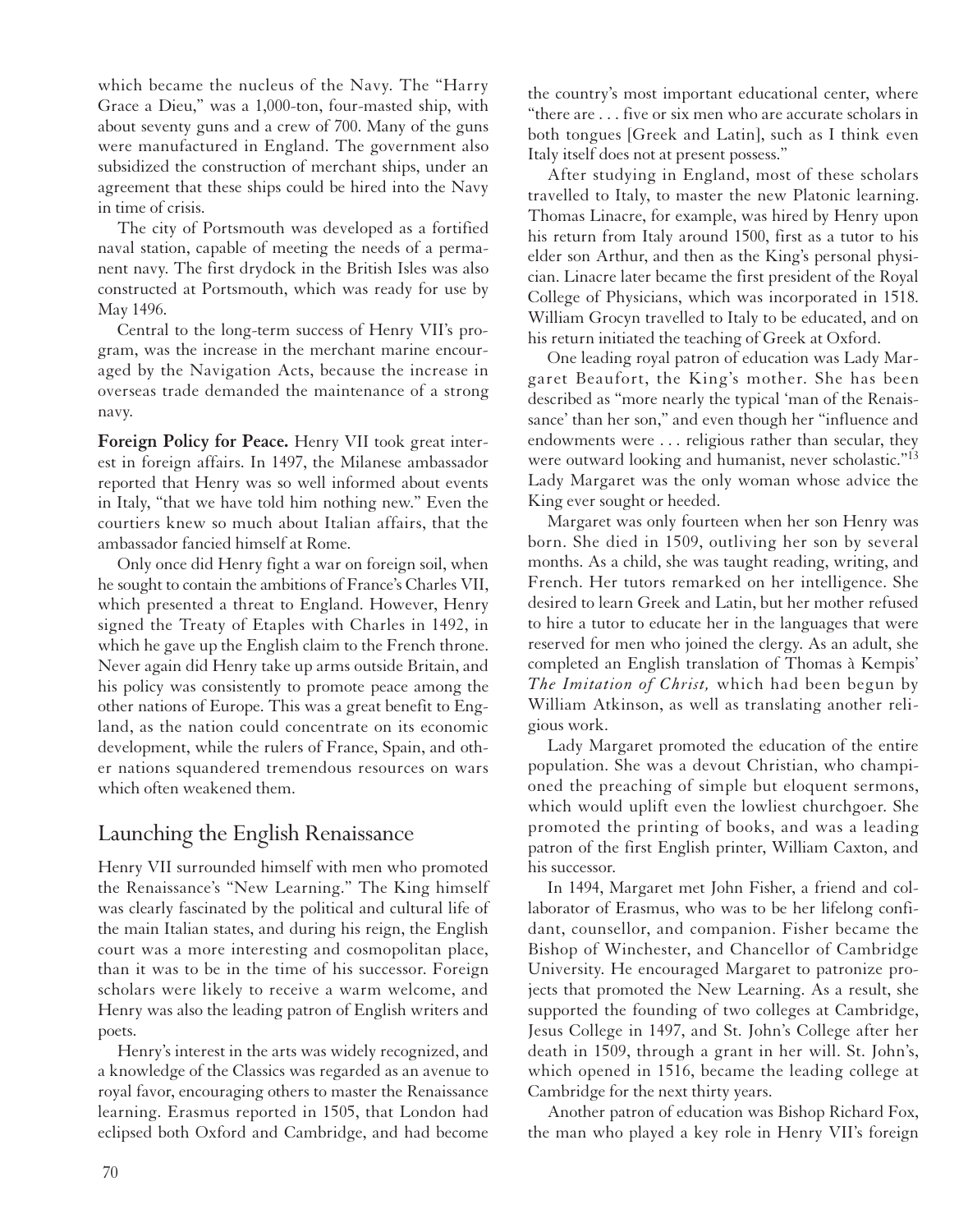

*Margaret Beaufort, mother of Henry VII, was a patron of the New Learning.*







*Desiderius Erasmus (of Rotterdam) (top right) led the scholars who launched the English Renaissance. In addition to Thomas More, Erasmus's collaborators included Thomas Linacre (far right), John Colet (right), and William Lily, whose 1557 "Short Introduction to Grammar" (left) was used in schools up to the Nineteenth century.* **Above:** *A Tudor schoolroom, 1573.*



policy. In 1517, Fox and Hugh Oldham, Bishop of Exeter, founded Corpus Christi College, whose statutes set out in detail a humanist curriculum. Initially, Fox had wished to found a college to educate clergy in the New Learning, but ultimately, the college accepted students destined for secular employment.

Although Henry and his circle favored the New Learning, the universities remained dominated by medieval scholasticism. The efforts of Henry and his circle were ultimately successful, however, as they opened the door for a circle of scholars associated with Erasmus of Rotterdam to create a revolution in education, which led to the great flowering of culture and the English economy during the next hundred years.

#### The Erasmus Circle

The central figure in the circle that launched the English Renaissance was Erasmus of Rotterdam.14 Born to poor parents in Holland in 1467, Erasmus was educated by the Brotherhood of the Common Life, a teaching order modelled on à Kempis' *Imitation of Christ,* that took in poor, but promising children. Several of his teachers inspired him to dedicate his life to the promotion of Platonist Classical learning.

Erasmus became the leading humanist thinker of his age, and his name was a household word throughout educated Europe. He published his first work, the *Adages,* in 1500. Works such as *In Praise of Folly* and *The Handbook of the Militant Christian* become enormously popular, precisely at the moment when printing was coming into vogue. His works spread far and wide, and played an important role in promoting literacy throughout Europe.

Among Erasmus's key collaborators in England were Thomas More (1478-1535) and John Colet (1467-1519). They were the nucleus of a small group of Classically educated scholars, formed during the reign of Henry VII, who dedicated themselves to creating a Renaissance that would usher in an age where society would be governed by reason. Colet was the son of a London mercer, who was Lord Mayor in 1486 and 1495. He travelled to Italy, where he became a fervent promoter of Platonism. More was the son of a London lawyer. He studied Greek and Platonic philosophy at Oxford, and became a key leader of the English Renaissance during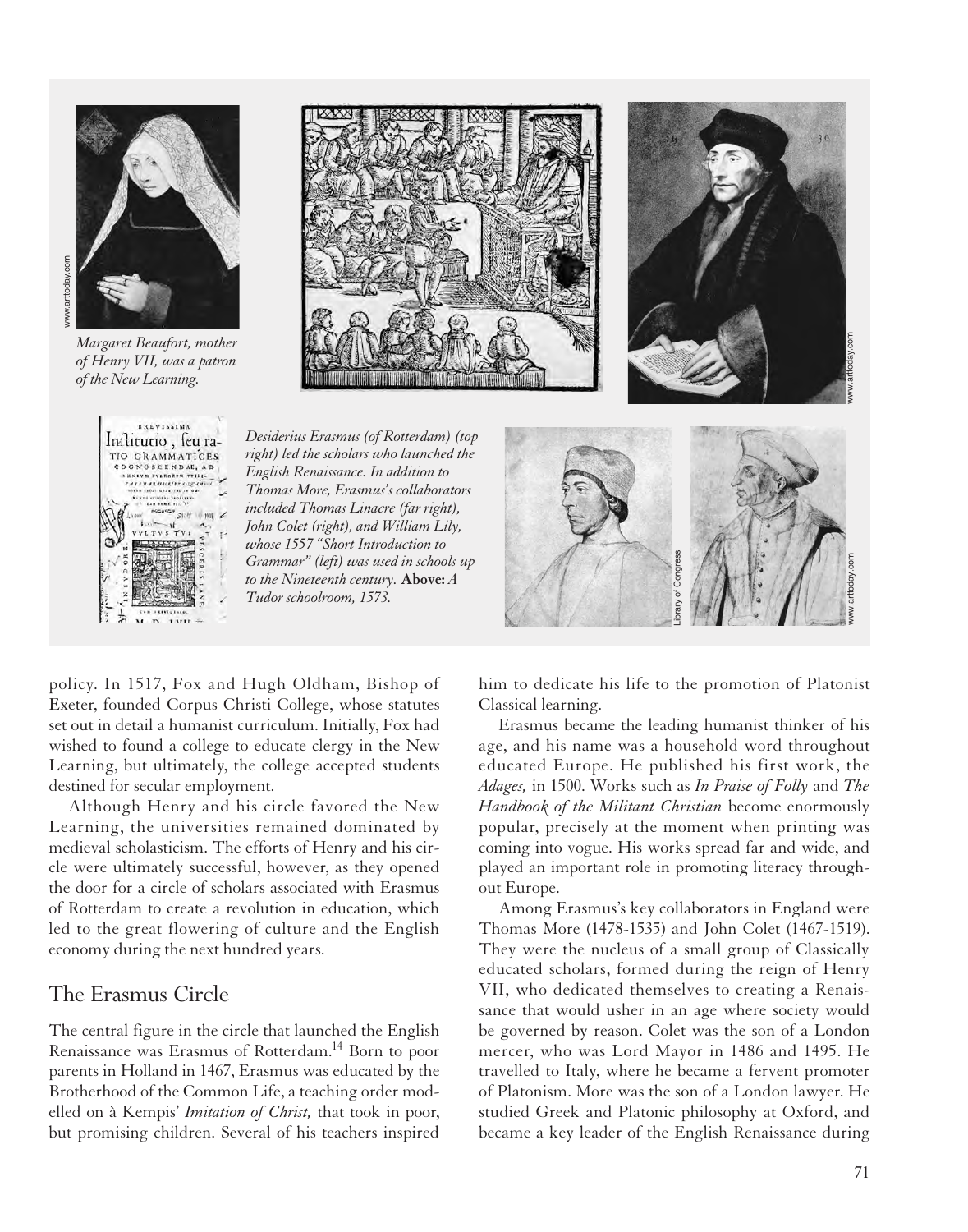the reign of Henry VIII.

These scholars proceeded from the idea that, since man's nature was to be made in the image of God, he could comprehend God's nature through reason. They rejected the stultifying, Aristotelian logic of the scholastics, whose commentaries dominated theology, and sought instead to reintroduce the writings of the early Church Fathers and the New Testament itself, in which they recognized an outlook coherent with Platonic philosophy. For example, in his *Praise of Folly,* Erasmus attacked the Schoolmen for completely missing the central message of Christianity on faith and charity, as stated by St. Paul in 1 Corinthians 13, that all displays of piety are false, unless they are motivated by charity or  $a\alpha\beta\bar{e}$ . Erasmus satirized the methods of the scholastics, arguing that the most important sections of the Epistles of the Apostle Paul failed to meet their standards. Erasmus said: "Paul could present faith. But when he said, 'Faith is the substance of thing hoped for, the evidence of things not seen,' he did not define it doctorally. The same apostle, though he exemplified charity to its utmost, divided and defined it with very little logical skill in the First Epistle to the Corinthians, Chapter 13."15

Erasmus both promoted and used the method of Socratic dialogue in his writings. In his *Handbook of the Militant Christian,* he demonstrated that the Christian must look beyond sense certainty, to the realm of Platonic ideas. Through this, man can escape the temptations of the flesh, and rise to the spiritual realm. Erasmus says: "Creep not upon the earth, my brother, like an animal. Put on those wings which Plato says are caused to grow on the soul by the ardor of love. Rise above the body to the spirit, from the visible to the invisible, from the letter to the mystical meaning, from the sensible to the intelligible, from the involved to the simple."16

Erasmus, Colet, and More championed the use of education to transform citizens into the equivalent of Plato's "philosopher king," and sought to bring such men into governing positions in society. A recurrent theme in Erasmus's writings is, that true nobility is based on transforming oneself through learning, so that one's behavior is guided by reason, to seek to do the good. This could be achieved by bringing the Platonic method to children, through schooling in the Classics.

Erasmus first travelled to England during the reign of Henry VII, in 1499. At Oxford, he found John Colet lecturing on the Epistles of Paul. The lectures were well attended, as they rejected the scholastics' Aristotelian method. Colet brought out the coherence of Paul's Epistles with the philosophy of Plato.

The work of Colet and others in bringing this approach to Oxford and Cambridge Universities was

very controversial, and was only possible because of the support of both Henry VII and later Henry VIII. The universities continued to be dominated largely by the old scholastic methods, however. Therefore, Erasmus and his collaborators set out to recruit a new generation, by introducing the Platonist method of education.

The circle around Erasmus, More, and Colet began to establish schools which became models for the transformation of the educational system. Around 1510, More set up a school in his home, where he taught his own and other children. More's three daughters were famous examples that girls could become highly educated.

During the last years of the reign of Henry VII, Colet finalized plans for a school based on Platonist methods of education. In 1510, Henry VIII granted a license to establish St. Paul's School, which became the model for the reorganization of the English grammar schools throughout the country.

Colet asked Erasmus to become the first headmaster of St. Paul's. When Erasmus declined, Colet selected William Lily, who had studied at Oxford and in Italy. Lily had also travelled to Rhodes to learn Greek.

When Colet asked Erasmus to write a curriculum for the new school, Erasmus produced *De Ratione Studii* (*Concerning the Aim and Method of Education*), which stressed that language should be learned, not as a collection of grammatical rules, but as it is spoken. It must be mastered by studying the greatest authors in Greek and Latin.

Erasmus wrote a series of dialogues and exercises, aimed at teaching language. His *De Copia* and *Colloquies,* or dialogues, were designed to educate students in language as it was spoken, rather than as written text. Erasmus designed these as Platonic dialogues. Indeed, Colet rejected the teaching of logic, because he recognized would it stultify the mind.

Lily, Colet, and Erasmus collaborated in drafting a grammar textbook. By 1542, this text had been adopted as the official Latin Grammar used throughout the schools in England. Its use continued up through the Eighteenth century, and, in a modified form, in many schools even into the Twentieth.

St. Paul's School had many detractors, and in a letter to Colet, More wrote that some opposed St Paul's, because it was serving as a Trojan horse which would bring forth those who would expose their ignorance. The school was defended by Henry VIII's court circles, which continued to promote the transformation of education that had been launched by Henry VII. During Henry VIII's reign, numerous schools were established on the model of St. Paul's, whose method of instruction increasingly became the standard for English grammar schools in general.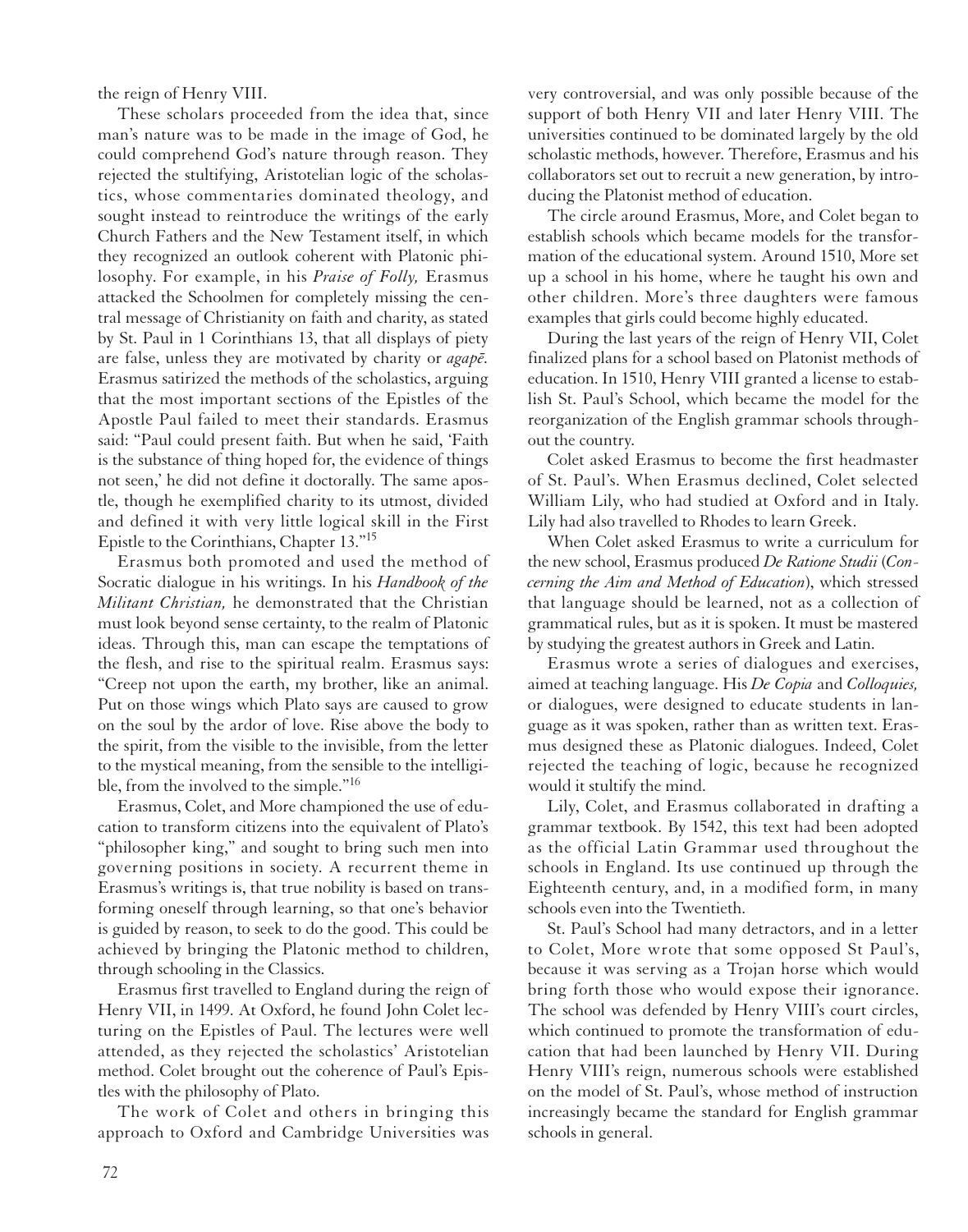The transformation and expansion of the educational system led to a dramatic increase in literacy. By 1615, following the end of the Tudor dynasty with the death of Elizabeth I in 1603, the literacy level in England had reached around 33 percent, one of the highest rates in the world. This was considerably higher than France, where the literacy rate was only around 20 percent at that time.<sup>17</sup>

The Erasmian educational system, and the emphasis on education, was brought to America by the Massachusetts Puritans. Erasmus's *Colloquies* was brought by the English colonists to America, where it was used throughout the grammar schools of New England. By the time of the American Revolution, the literacy rate in New England was approximately 90 percent, the highest in the world, and a key factor in why the American colonists were able to make the Revolution.

#### Thomas More and Henry VIII

When Henry VII died on April 21, 1509, he left England dramatically transformed. He had found it racked by civil war; he left it solidly united. Feudalism had been replaced by a nation-state on a solid foundation.

Many people believed that in Henry VIII, England would find a great king. His father had ensured that he was well educated in Renaissance learning. The Venetian ambassador Ludovico Falieri said of him, "Grand stature, suited to his exalted position, showing the superiority of mind and character . . . . He has been a student from his childhood; he knows literature, philosophy, and theology; speaks and writes Spanish, French, and Italian, besides Latin and English."19

One person whose assessment of Henry VIII was less positive was Lady Margaret Beaufort. With her son's death, she had lost her best friend. Her grandson, she found quite distant from her, and very different in character from his father.

Unfortunately, Henry VIII proved to be a pawn of Venetian manipulation. Unlike his father, he became involved in continental wars which were completely destructive to England's interest. He failed to continue the English exploration of the New World, begun by John Cabot under the patronage of Henry VII. Many of Henry VII's economic initiatives were abandoned. Ultimately, Henry VIII became a pawn in the Venetianmanipulated wars of religion.

Ironically, the heir to the legacy of Henry VII was not his son Henry VIII, whose reign was filled with contradictions and ended in tragedy. Rather, the man who best carried forward the efforts launched by Henry VII to establish a true nation-state, was Henry VIII's Lord Chancellor, Thomas More, whose most famous work, *Utopia,* suggested that the position of king should be an elective office.

*Utopia* is one of the greatest works on constitutional law ever written. More was probably the individual best qualified to serve as England's "Solon of Athens," but it was not possible for him to play such a role. Instead, he sought to further the much longer-term process of creating a citizenry capable of establishing a republic.

The period from the Sixteenth century through to the Treaty of Westphalia which ended the Thirty Years' War in 1648, was a relative dark age in Europe, dominated by the attempt of the Venetian oligarchy to destroy the newly emerging nation-states by pitting them against each other in wars of religion. Henry VIII was a willing pawn in these schemes. Almost from the beginning of his reign, he abandoned his father Henry VII's policy of peace and economic cooperation. Under the direction of Cardinal Thomas Wolsey, Henry VIII imagined himself as a master manipulator, who ordered the relations of Europe, and played off one continental nation against another. Cardinal Wolsey even used his position as a mediator between Francis I of France and Holy Roman Emperor Charles V, to manipulate the two states into a war. England repeatedly changed sides in alliances, and spent enormous amounts of money fighting wars that in no way served the actual national interest.

Eventually, Henry VIII was induced to break with the Church in Rome, and to align England as a participant in the religious warfare that devastated Europe from the time of Martin Luther until the Peace of Westphalia. The nominal issue was Henry VIII's desire to divorce his wife, Catherine of Aragon, who had failed to produce a male heir. However, Venetian agents at he Court, such as Francesco Zorzi, manipulated the issue, to ensure a complete split between Henry VIII and the Roman Church.

## More's Commitment to the General Welfare

On Nov. 4, 2000, Pope John Paul II issued an Apostolic Letter proclaiming St. Thomas More as "Patron of Statesmen and Politicians." John Paul II saw in Thomas More a model of how leaders must serve the common good. John Paul II described this responsibility in a public address the same day:

"Politics is the use of legitimate authority in order to attain the common good of society: a common good which, as the Second Vatican Council declares, embraces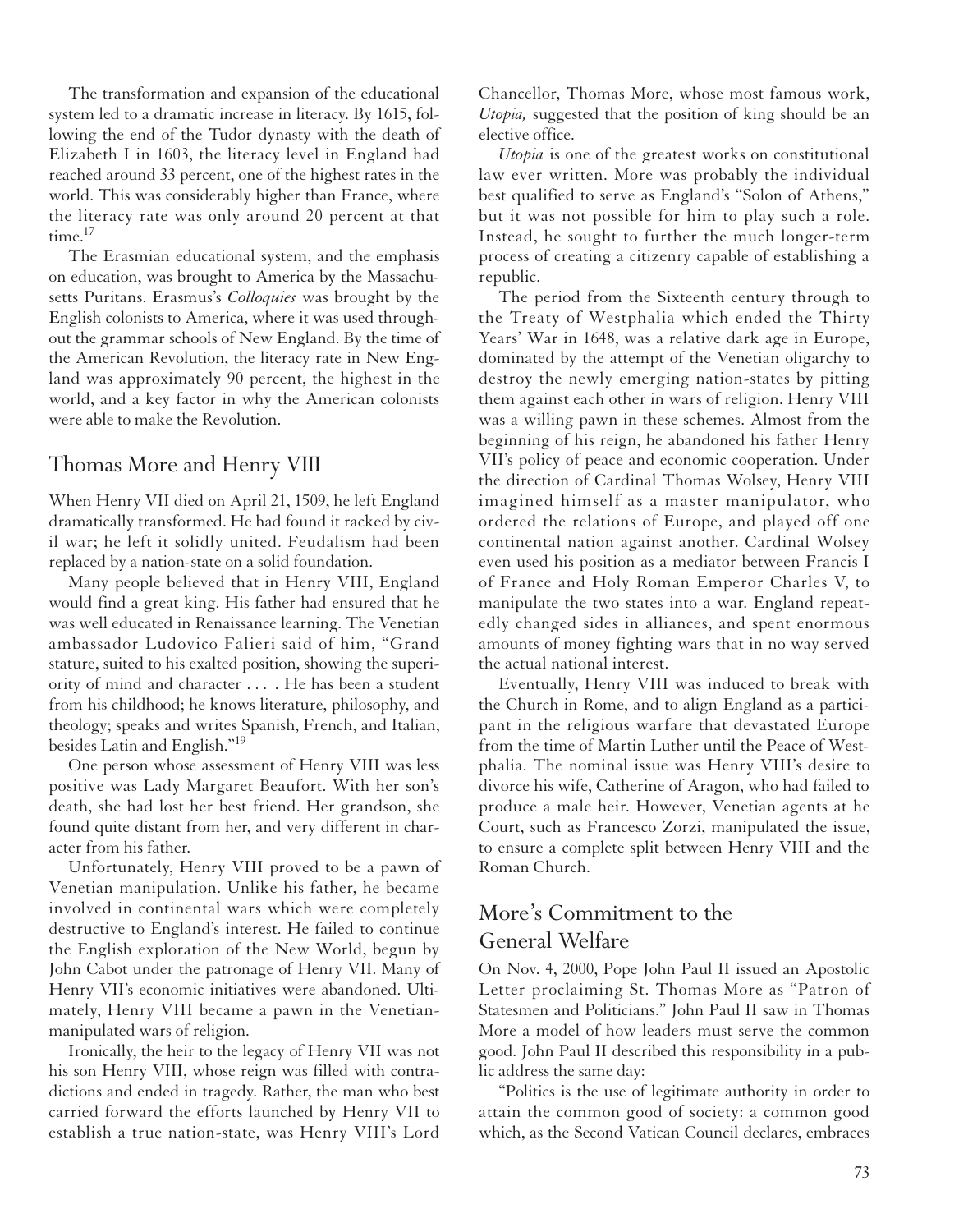



Io.Clemens. Hythlodaus. Tho.Morus. Pet, Aegid.

*More's "Utopia" was a Platonic treatise on statecraft, in which progress and the betterment of the populace were counterposed to perpetual feudal warfare.* **Above and right:** *Illustrations from "Utopia," 1518.*



'the sum of those conditions of social life by which individuals, families and groups can achieve complete and efficacious fulfillment.' "

John Paul II says of More in his Apostolic Letter: "In this context, it is helpful to turn to the example of Saint Thomas More, who distinguished himself by his constant fidelity to legitimate authority and institutions precisely in his intention to serve not power but the supreme ideal of justice. His life teaches us that government is above all an exercise of virtue. Unwavering in this rigorous moral stance, this English statesman placed his own public activity at the service of the person, especially if that person was weak or poor; he dealt with social controversies with a superb sense of fairness; he was vigorously committed to favoring and defending the family; he supported the all-round education of the young. His profound detachment from honors and wealth, his serene and joyful humility, his balanced knowledge of human nature and of the vanity of success, his certainty of judgement rooted in faith: these all gave him that confident inner strength that sustained him in adversity and in the face of death. His sanctity shone forth in his martyrdom, but it had been prepared by an entire life of work devoted to

God and neighbor."

In *Utopia,* More developed the idea that government must promote the General Welfare of all of its citizens. To achieve this goal would require that all the nation's citizens be schooled to become Platonic "philosopher kings." As More states, "For it is impossible that all should be well, unless all men are good."

More wrote *Utopia* in the form of a dialogue between himself and a fictional character, named Raphael, who has sailed, both geographically and intellectually, "as Ulysses and Plato." More says that Raphael has studied philosophy, "learning Greek, since the Romans left us nothing that is valuable except Seneca and Cicero." Raphael describes to More the imaginary land of Utopia, which has achieved a far higher level of civilization than that of Europe at the time.

In a satire on the current practices of government, Raphael argues that a counsellor who advised a king to see himself as the guardian of his people, would be rejected by the king in favor of other advisers who would tell him that he should follow only his own interest. Raphael says, "I would urge the king to tend his ancestral kingdom and improve it as much as he could. He should love his people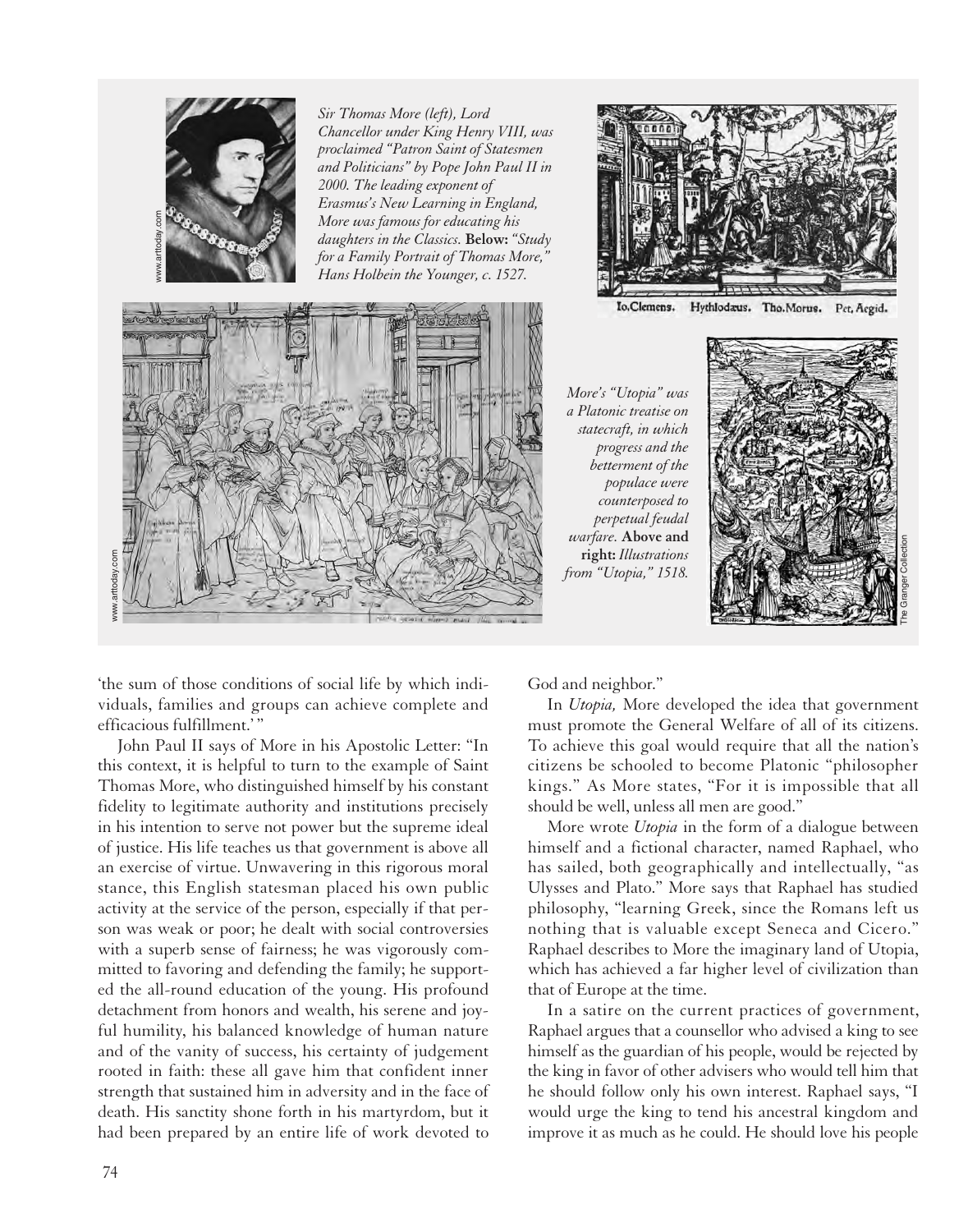and be loved by them." The king's other counsellors would reject this, however, and give the king contrary advice:

"Thus the counsellors agree with the maxims of Crassus: a king can never have enough money, since he has to maintain his army; a king can do nothing unjustly even if he wants to; all property belongs to the king, even the very persons of his subjects; no man has any other property than what the king out of his goodness thinks fit to leave him; the king should leave him as little as possible, as if it were to his advantage that his people should have neither riches not liberty."

Raphael then asks: Suppose I were to advise the king and his counsellors that, "both his honor and his safety consisted more in his people's wealth than in his own. Suppose I should maintain that men choose a king not for his sake, but for theirs, that by his care and efforts they may live comfortably and safely. . . . If I should press these views on men strongly inclined to the contrary, how deaf they would be to it all!"

In discussing foreign policy, More ridicules the practice of almost all European rulers of the time, of treating relations among states as a war "of each against all," in the phrase coined by its later enthusiast Thomas Hobbes. The Utopians' approach, More explains, is superior: They seek alliances based on common interest, and fight wars only when they have a just reason, seeking to win them with as little bloodshed as possible.

More, by describing a dialogue at the dinner table of his former patron John Morton, discusses the foundation of justice in a society which is run on the basis of the General Welfare. More argues that the moral uplifting of the population, is the foundation for any effort to control crime, and that the harsh punishments of the time did not deter crime.

More draws a picture of a Utopian government, as a republic in which most government positions were to be elected; the prince, for example, was to be elected for life. For such a government to function, however, would require leaders who were committed to the common good, as well as a population capable of electing such leaders and advising them in carrying out the functions of government. More tells Raphael: "Your Plato thinks that commonwealths will only become happy when either philosophers become kings, or kings become philosophers. No wonder we are so far from happiness, when philosophers do not deign to assist kings with their counsels."

An advanced system of universal education is presented. Commenting on the parasitical nature of the European aristocracy, More remarks that in Utopia, since the entire population works, and there is no aristocratic class that consumes without producing, everyone in Utopia has leisure time for study. Among the subjects emphasized are music, geometry, and astronomy, with the same approach to these subjects as that of the Greeks. In a biting attack on the scholastics. More says of the Utopians, "they equal the ancients in almost everything, but they are far behind our modern logicians. For they have not yet invented the subtle distinctions and hypotheses which have been so cleverly worked out in our trifling schools of logic and taught to the boys here."

More saw this idea of the General Welfare as completely coherent with the teachings of Christ. In *Utopia,* he argues that Christianity is coherent with reason. Later on, in debates over the views of Martin Luther, More rejected Luther's doctrine that denied free will and the importance of doing God's work, as leading mankind to an immoral life. More, in disputing Luther's doctrine stated, "But they fight against faith and deny Christ, who, while they extol only grace and faith, deny the value of works, and make men callous to living well."

As John Paul II referenced, More did not see a life dedicated to virtue and the service of the General Welfare, as a life of grim, humorless determination. More says of the Utopians, "They disagree with the grim and gloom eulogist of virtue, who hates pleasure and exhort us to toils and vigils and squalid self-denial, and at the same time commands us to relieve the poverty and lighten the burdens of others in accordance with our humanity. So they conclude that nature herself prescribes a life of joy (that is, of pleasure) as the goal of life. That is what they mean by saying that virtue is living according to nature."

More asserts that man must fulfill his need for sustenance, and not live the life of an ascetic. But, beyond this, he shows how man can find a higher pleasure than the sensual, which is the pleasure one derives from living a life coherent with reason.

Not long after the publication of *Utopia,* More found himself permanently engaged in the royal service. At this period of his reign, Henry VIII delighted in surrounding himself with men of note and learning. Humanist scholars found a cordial welcome from him and from the Queen. John Colet was their chosen preacher; Linacre, the royal physician; Tunstall, the Master of the Rolls.

The King was determined to attach so brilliant a man as More to his Court. "He could not rest, until he had dragged More to his Court—dragged is the word," wrote Erasmus, "for no one ever tried more strenuously to gain admission to Court, than he did to escape from it." "He hates despotism and likes equality," wrote Erasmus of More. "He is fond of liberty and leisure, though no one is more ready and industrious when duty requires it. He was much averse from spending his time at Court, though one could not wish to serve a kinder or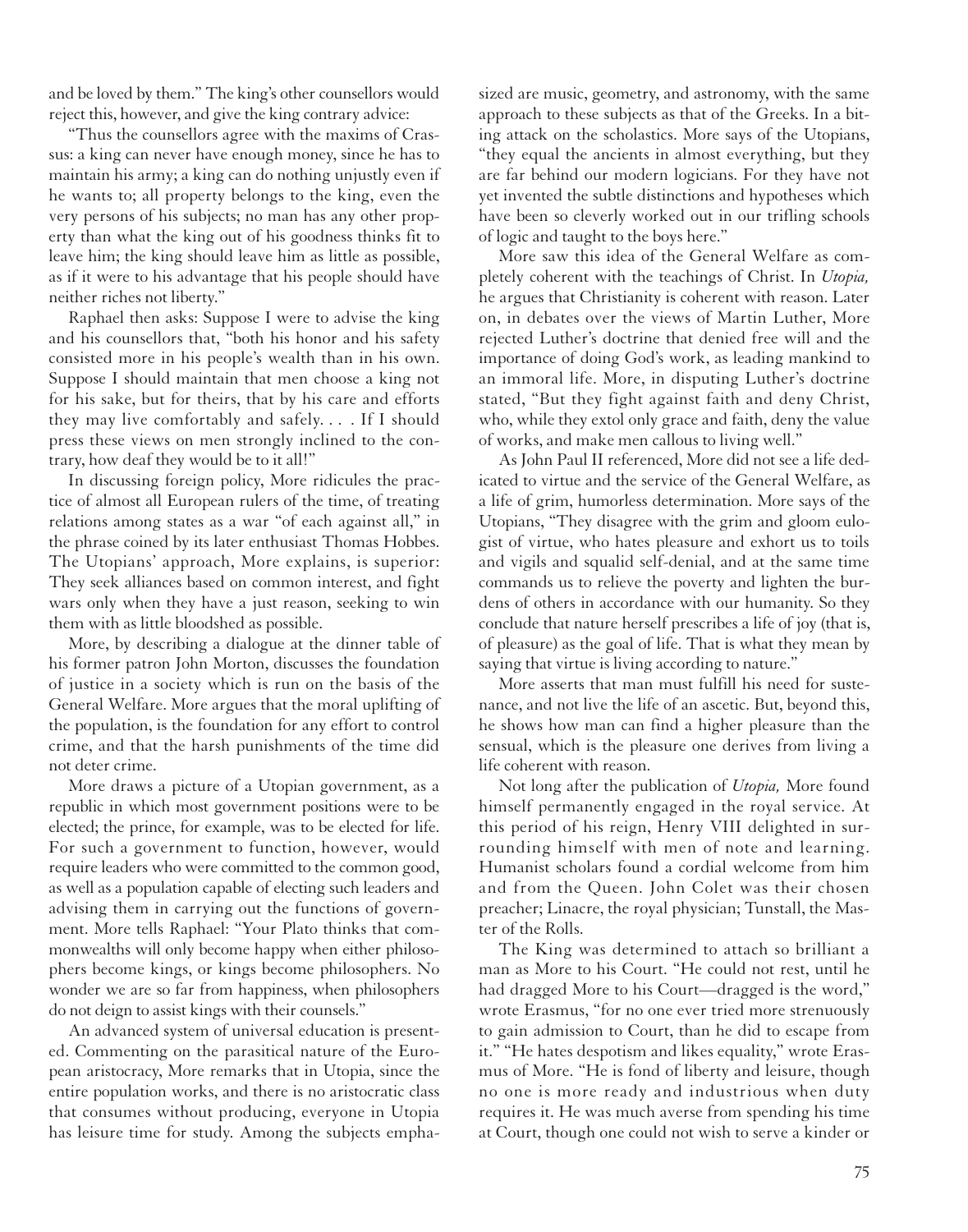more unexacting prince."20

Erasmus described how More used his position to protect the poor: "You would say that he had been appointed the public guardian of all those in need." He also used his position to promote the educational reforms launched by his circle. Perhaps the greatest positive accomplishment of the reign of Henry VIII, was the expansion and transformation of the educational system. Backed by Henry VIII, More was able to protect the New Learning against attempts to stifle it. In 1518, More delivered his famous address defending with all his force the New Learning of the humanists, with special reference to the teaching of Erasmus.

More was appointed Chancellor in 1529, after the downfall of Cardinal Wolsey. By then, however, Henry VIII was completely caught in the Venetian trap. He had embarked on a course of setting himself up as the supreme religious authority in England. The Venetian grouping wanted More out of the way, and succeeded in getting him executed. More was replaced as Chancellor by Thomas Cromwell, who was completely committed to the Venetian strategy.

## Shakespeare and the Reign of Elizabeth I

It was under Henry VII's granddaughter, Queen Elizabeth I, that the combination of the new institutions of the nation-state, and the improvements in education, brought the most dramatic results. In many ways, the reign of Elizabeth, 1558-1603, was the most dynamic in English history.

Elizabeth's government carried out policies to protect and develop England's industries. In some industries, such as coal production, the rate of expansion even exceeded that which occurred during the Industrial Revolution of the Nineteenth century. The iron industry, which had stagnated or even declined through the reign of Henry VIII, grew four-fold over the next sixty years. The shipbuilding industry was expanded through new laws, and more rigorous enforcement of old ones. The government also protected and encouraged industries where England had previously been dependent on imports, such as paper-making, glass-making, salt production, copper mining, gunfounding, and the manufacture of gun powder.

The expansion of literacy launched by the Erasmus-More circle, continued under Elizabeth. By the end of her reign, the literacy level in England had reached around 33 percent, one of the highest rates in the world at that time. And the English language reached its highest level of development during this era, as exemplified by the works of Shakespeare and the King James version of the Bible.

Although records about William Shakespeare's youth are very limited, enough is known to show that he was a product of the cultural revolution that had been launched a half-century earlier by the circle of Erasmus and Thomas More.

Shakespeare was born in April of 1564. He probably

## Shakespeare's Histories: The Lawlessness of Feudal Rule

In his history plays of England's Plantagenet dynasty,<br>Shakespeare poses the question of the king's responsi-Shakespeare poses the question of the king's responsibilities and personal qualities of leadership, against the backdrop of a feudal society whose government is necessarily unlawful and illegitimate, because it rejects the principle of the common good as the basis for statecraft.

• The earliest king whom Shakespeare wrote about was King John, who reigned from 1199 to 1216. Shakespeare portrays the King as governing not by law, but his own ability to assert his own power. King John repeatedly acts arbitrarily and violently, while justifying his behavior with speeches about how his legitimacy is derived directly from God. John's ugly behavior so outraged the people, that he brought on his own downfall.

• In *Richard II,* Shakespeare shows how a nation governed by feudal codes, quickly degenerates into rule by the strongest. Richard II (r. 1377-1399) violates the time-honored arrangements between king and feudal lords, seizing lands to finance his wars of foreign conquest, and justifying his actions by claiming the divine right of kings. His cousin, Bolingbroke, rallies the country to reject Richard II's violations of the feudal order, and in the end crowns himself King Henry IV. An unjust king has been replaced by one whose claim to the throne is illegitimate.

• The lack of legitimacy runs like a curse throughout Shakespeare's histories of Henry IV, Henry V, Henry VI, and Richard III. *Henry IV* revolves around the attempts of a faction of the nobility, centered around the Percy family, to overthrow Henry. The revolt fails, because the opposing lords fall out among themselves over plans to divide the kingdom into three. This scheme proves their claim to the English throne to be even more illegitimate than that of Henry himself.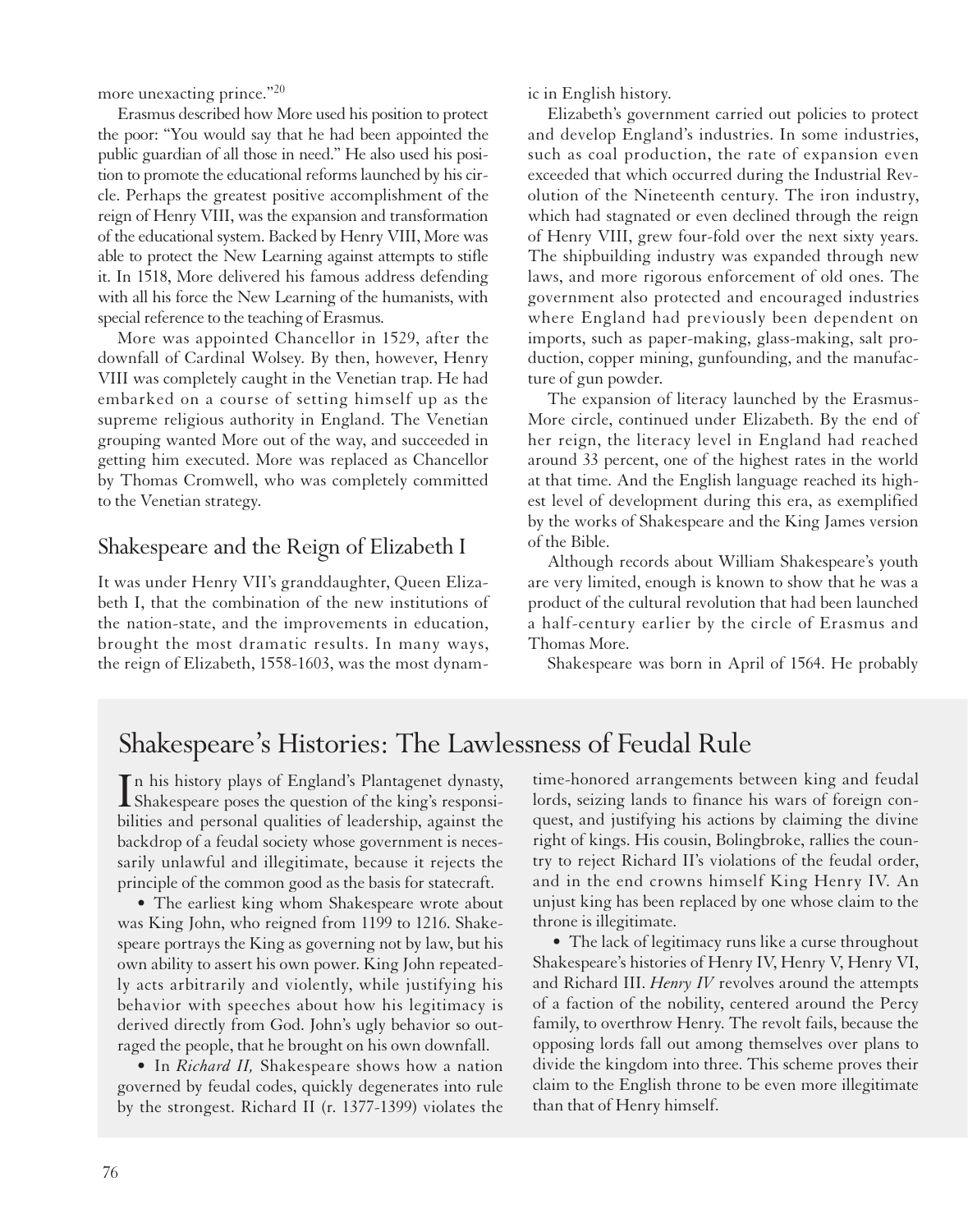entered school around age five, and moved on to grammar school at seven. Here, he would have used William Lily's *Short Introduction to Grammar,* which was the standard Latin primer of the day.

Shakespeare's play *The Merry Wives of Windsor,* contains a parody on the Lily text, with a young boy—appropriately named William—being drilled on Latin grammar:

| Parson Evans: Nominativo, hig, hag, hog; pray you, mark:              |
|-----------------------------------------------------------------------|
| genitivo, hujus. Well, what is your accusative case?                  |
| William: Accusativo, hinc.                                            |
| <b>Parson Evans:</b> I pray you, have your remembrance, child.        |
| Accusativo, hung, hang, hog.                                          |
| Mistress Quickly: 'Hang-hog' is Latin for bacon, I warrant            |
| you.                                                                  |
| <b>Parson Evans:</b> Leave your prabbles, 'oman.—What is the          |
| focative case, William?                                               |
| William: O, -vocotivo, O.                                             |
| <b>Parson Evans:</b> Remember, William: focative is caret.            |
| <b>Mistress Quickly:</b> And that's a good root.                      |
| Evans: 'Oman, forbear.                                                |
| Mistress Page: Peace!                                                 |
| <b>Parson Evans:</b> What is your genitive case plural, William?      |
| William: Genitive case?                                               |
| Parson Evans: Ay.                                                     |
| William: Genitivo: horum, harum, horum.                               |
| <b>Mistress Quickly:</b> Vengeance of Jenny's case! fie on her! never |
| name her, child, if she be a whore. <sup>21</sup>                     |
|                                                                       |

In grammar school, Shakespeare would have been taught Erasmus's Cato, and the works of Terence and

• Henry V won a series of spectacular victories against the French during his short reign, from 1413 to 1422. Shakespeare's *Henry V* centers around the victory at Agincourt, and ends with Henry V forcing a treaty on the French King that names Henry as his heir. But Shakespeare portrays the war as, among other things, a thoroughly corrupt undertaking, motivated by a desire for plunder. The play ends with a negotiated peace and marriage, overshadowed by a warning of impending disaster.

• The premature death of Henry V left the kingdom in the hands of squabbling factions of the nobility. The three plays that Shakespeare wrote about Henry VI were his first. The collapse of England's position in France, and the disintegration of England, is shown, with the factions of the English aristocracy squabbling while the King, Henry VI, is portrayed as a virtual bystander, incapable of directing events.

• Edward IV of the House of York triumphed over King Henry VI of the House of Lancaster in 1471.

Plautus. At the age of eleven, he would have graduated to works by Cicero, such as *De Officiis* and Erasmus's *De Copia.* Shakespeare's mastery of the subjects was good enough, that he is reported to have worked as a tutor is the house of Alexander Hoghton.

Beyond Shakespeare's use of Thomas More's *History of King Richard the Third,* in writing his own *Life and Death of King Richard III,* the clearest evidence of More's direct influence on Shakespeare, and Shakespeare's greatest tribute to More, is contained in the sections that Shakespeare contributed to a play on the life of More. The play, written by Anthony Munday, was rejected by the censors, and Shakespeare re-wrote several sections, trying to make it acceptable, so it could be performed. In one scene, Shakespeare shows More, as sheriff of London, calming a riot against foreign residents on May Day of 1517. Later, Shakespeare portrays More as reflecting on his appointment as Chancellor, vowing to reject the corruption brought on by honour, high office, and wealth:

It is in heaven that I am thus and thus, And that which we profanely term our fortunes Is the provision of the power above, Fitted and shaped just to that strength of nature Which we were born withal. Good God, good God, That I from such an humble bench of birth Should step as 'twere up to my country's head And give the law out there; ay, in my father's life To take prerogative and tithe of knees From elder kinsmen, and him bind by my place

When Edward IV died in 1483, he left the government in the hands of his brother, Richard, who was named regent. Richard quickly seized power and crowned himself King Richard III, murdering his potential rivals. Richard's brutal behavior rapidly alienated the nobility and common people, who sought out Henry Tudor, then in France, as an alternative. A conspiracy was hatched in England, while Henry gathered an army around himself in France, and returned to victory at the Battle of Bosworth.

The transition from Richard III to Henry VII was not merely a change of dynasty. While in France, Henry assembled the core of his future government, including the services of a number of learned men, such as Richard Fox and John Morton, who remained his advisers for life. Henry VII was a new type of ruler, whose actions were based on a fundamentally different conception of nation-state government, as opposed to the feudal brigandage of the Plantagenets. *—RT*